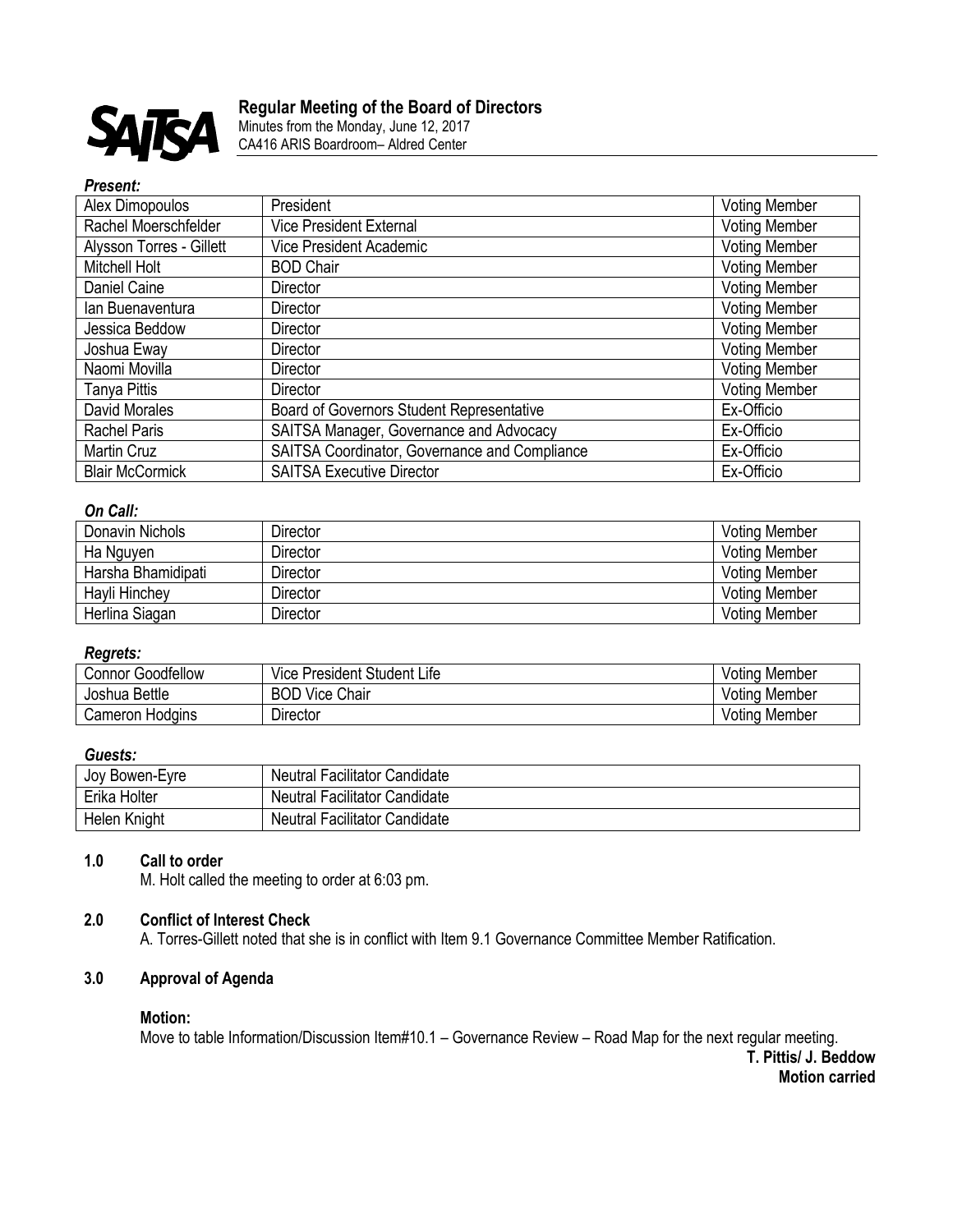#### **Motion:**

Move to approve the amended agenda as presented.

### **J. Eway/ R. Moerschfelder Motion carried**

### **4.0 Neutral Facilitator Presentations (M. Holt)**

M. Holt outlined how the interview process would proceed. He noted that the names of the applicants to be interviewed by the Board were shortlisted and invited by the Executive Council. Each applicant had two minutes to present and three minutes were allotted for the Board to ask questions. The Board deliberated during Business Item 9.2.

The Executive Council invited the following individuals to address and present their qualifications in the following order:

J. Bowen-Eyre

- E. Holter
- H. Knight

### **5.0 Adoption of Minutes**

#### **Motion:**

Move to approve the BOD Meeting Minutes from Monday, April 04, 2017 and Monday, May 05, 2017.

**A. Dimopoulos/ T. Pittis Motion carried**

#### **6.0 Individual Reports**

A. Dimopoulos, R. Moerschfelder, A. Torres-Gillett, D. Morales, and B. McCormick provided a verbal report to the Board. Written reports have been circulated by those who submitted one prior to the meeting.

#### **7.0 Committee Reports**

A. Dimopoulos presented a report on behalf of the Finance Committee. A written report has been submitted and circulated prior to the meeting. A. Dimopoulos reported that the committee approved SAITSA's budget for the upcoming fiscal year.

T. Pittis presented a report on behalf of the Governance Committee. A written report has been submitted and circulated prior to the meeting.

B. McCormick presented a report on behalf of the Student Space Advisory Committee. A written report has been submitted and circulated prior to the meeting.

### **8.0 Action Items**

### **8.1 Revise April Meeting Minutes**

*Completed and approved by the Board.* 

### **8.2 Report on Conferences Attended**

M. Holt noted that it is important to assign action items to an individual to ensure accountability and to be able to track down the progress of the item. M. Holt noted that members of the Executive Council will continue to include the conferences they've attended in their reports submitted to the Board.

#### **Motion:**

Move to strike this action item from future agendas.

**A. Dimopoulos/ N. Movilla Motion carried**

### *8.3* **Board of Directors Meet & Greet feedback submitted to T. Pittis**

*This action item is currently on-going. Board members are highly encouraged to provide feedback or suggestions to T. Pittis regarding the next Board of Directors Meet & Greet by Monday, June 26, 2017.*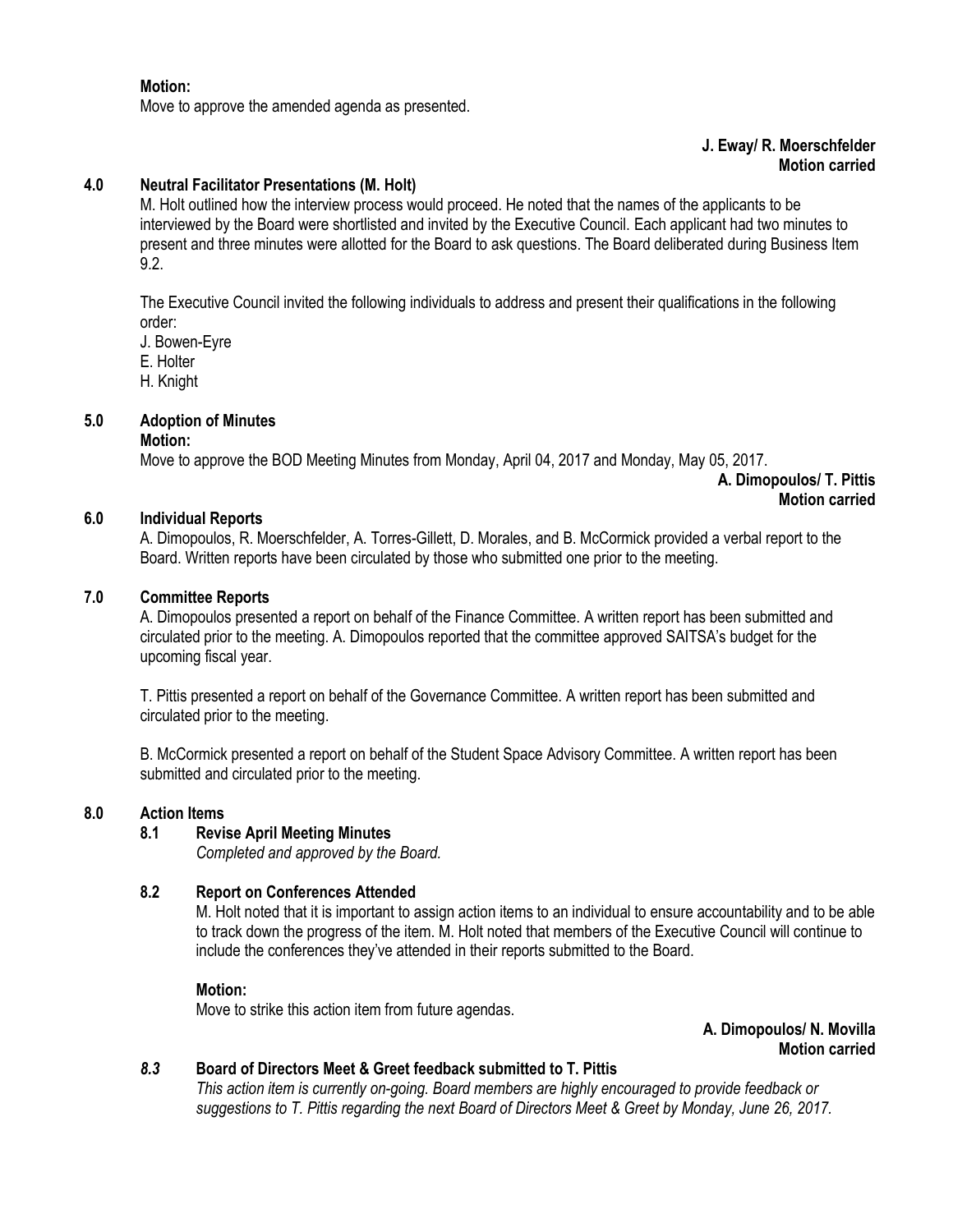## **8.4 Executive Council Agenda Package posted online.**

*This action item is currently on-going. B. McCormick noted that he will look after this action item and have completed by the next regular Board meeting.* 

### **9.0 Business Items**

### **9.1 Governance Committee Member Ratification**

#### **Motion:**

Move to ratify A. Torres-Gillett as a member of the Governance Committee

**N. Movilla/ T. Pittis Motion carried (1 abstention)**

# **9.2 Neutral Facilitator Appointment**

**Motion:**

Move the meeting in-camera

**Motion:**

Move to have a 5-minute recess

**R. Moerschfelder/ N. Movilla Motion defeated**

**A. Torres-Gillett/ A. Dimopoulos Motion carried**

Meeting was called back to order at 7:18pm.

### **Motion:**

Move to vote through secret ballot

### **A. Torres-Gillett/ R. Moerschfelder Motion carried**

Each present Board member was given a ballot to elect the new Board of Director's Neutral Facilitator. R. Paris and M. Cruz acted as the tellers.

As Chair, M. Holt did not cast a vote (a standard Board practice for SAITSA). Those calling in did not receive a ballot as they were not physically in the room. A total of nine (9) votes were casted. J. Bowen Eyre received 5 votes, H. Knight received 3 votes, and E. Holter received 1 vote. The Board appointed J. Bowen Eyre to be the Neutral Facilitator. B. McCormick will notify the candidates of the Board's decision by Thursday, June 15.

# **Motion:**

Move to appoint Joy Bowen- Eyre as the Neutral Facilitator for SAITSA's Board of Directors.

**A. Torres-Gillett/ R. Moerschfelder Motion carried**

# **10.0 Information/Discussion**

# **10.1 In-Camera**

M. Holt noted that in-camera sessions have been a standing item on the Board's agenda to allow members of the Board to discuss information freely without staff and guests. An in-camera session is an opportunity for the Board to discuss confidential matters where upon disclosure to non-Board members might be prejudicial to an individual or the organization. M. Holt noted that it is ideal if members submit in-camera discussion items prior to the meeting. If there are no items to discuss in-camera, the Board does not need to go incamera.

### **Motion:**

Move the meeting in-camera

**D. Caine/ R. Moerschfelder Motion carried (3 abstentions)**